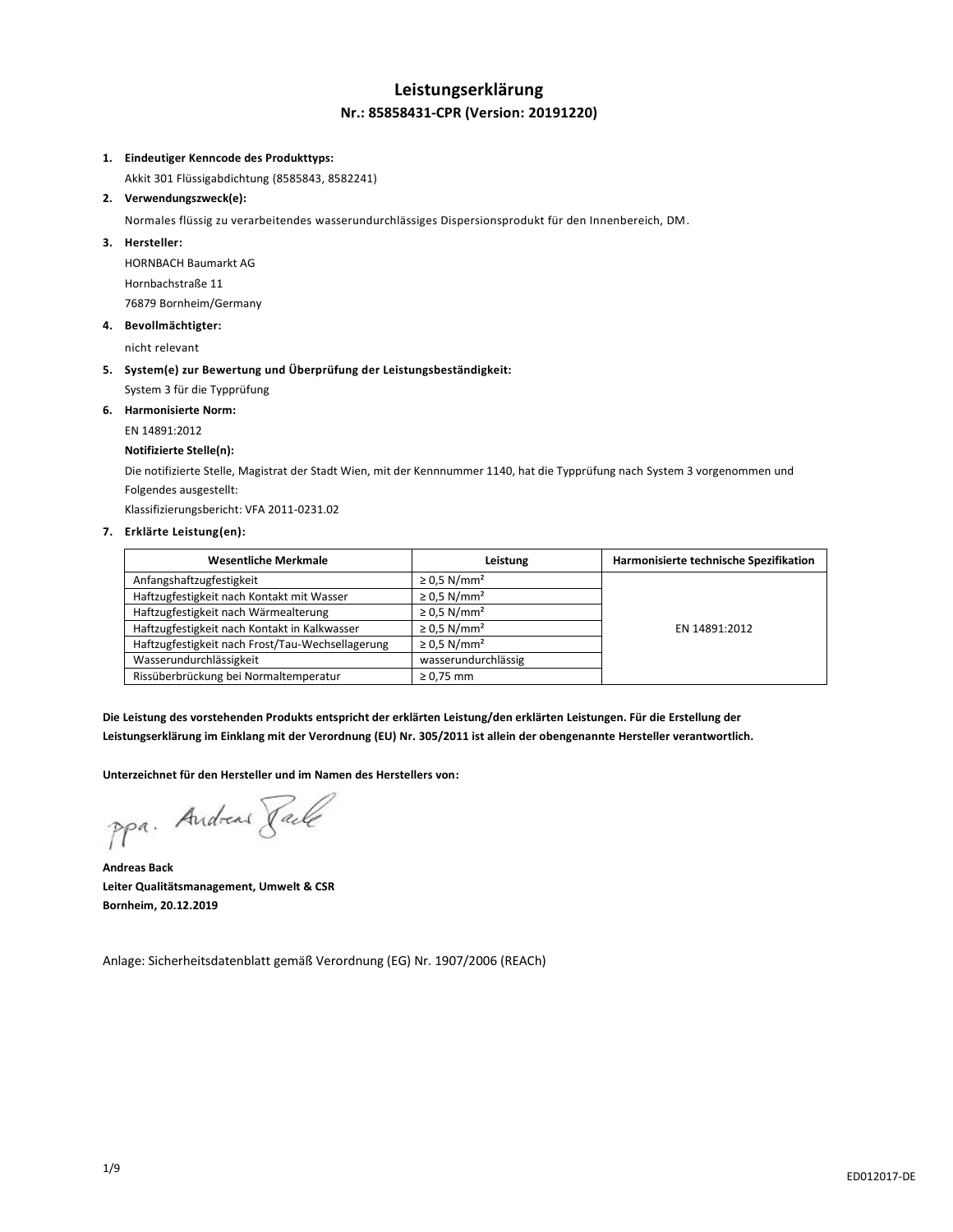# **Declaration of Performance No 85858431-CPR (Version: 20191220)**

#### **1. Unique identification code of the product-type:**

Akkit 301 Liquid sealing compound (8585843, 8582241)

**2. Intended use/es:**

Standard liquid-processed, water-impermeable dispersion product for interior areas, DM.

**3. Manufacturer:**

HORNBACH Baumarkt AG Hornbachstraße 11 76879 Bornheim/Germany

**4. Authorised representative:**

not relevant

**5. System/s of AVCP:**

System 3 for the type test

### **6. Harmonised standard:**

EN 14891:2012

#### **Notified body/ies:**

The notified body, the Vienna City Magistrate, carrying identification number 1140, has performed the type test following system 3 and issued the following:

classification report: VFA 2011-0231.02

#### **7. Declared performance/s:**

| <b>Essential characteristics</b>                            | Performance                  | Harmonised technical specification |
|-------------------------------------------------------------|------------------------------|------------------------------------|
| Initial tensile adhesion strength                           | $\geq$ 0.5 N/mm <sup>2</sup> |                                    |
| Tensile adhesion strength after contact with water          | $\geq$ 0.5 N/mm <sup>2</sup> |                                    |
| Tensile adhesion strength after thermal degradation         | $\geq$ 0.5 N/mm <sup>2</sup> |                                    |
| Tensile adhesion strength after contact with lime water     | $\geq$ 0.5 N/mm <sup>2</sup> | EN 14891:2012                      |
| Tensile adhesion strength after frost / thaw storage cycles | $\geq$ 0.5 N/mm <sup>2</sup> |                                    |
| Impermeability to water                                     | waterproof                   |                                    |
| Crack bridging at normal temperatures                       | $\geq 0.75$ mm               |                                    |

**The performance of the product identified above is in conformity with the set of declared performance/s. This declaration of performance is issued, in accordance with Regulation (EU) No 305/2011, under the sole responsibility of the manufacturer identified above.**

#### **Signed for and on behalf of the manufacturer by:**

ppa. Andreas Pale

**Andreas Back Head of Quality Assurance, Environmental Issues & CSR At Bornheim on 20.12.2019**

Appendix: Material safety data sheet according to regulation (EG) no. 1907/2006 (REACh)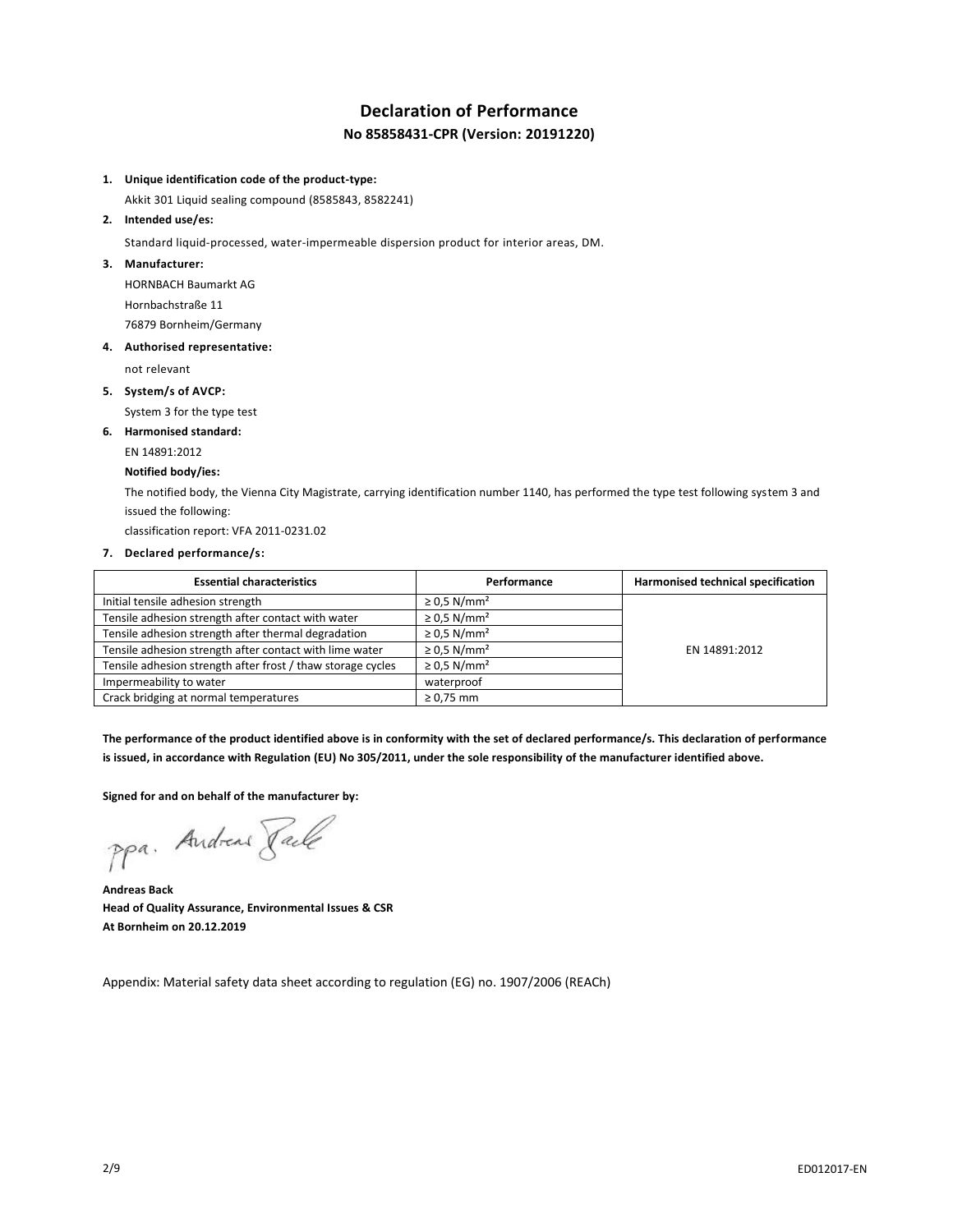# **Déclaration des Performances N <sup>o</sup> 85858431-CPR (Version 20191220)**

#### **1. Code d'identification unique du produit type :**

Akkit 301 Étanchéité liquide (8585843, 8582241)

#### **2. Usage(s) prévu(s) :**

Produit en dispersion imperméable à l'eau, normal à mettre en œuvre liquide, pour l'intérieur, DM.

#### **3. Fabricant :**

HORNBACH Baumarkt AG Hornbachstraße 11 76879 Bornheim/Germany

### **4. Mandataire :**

non pertinent

#### **5. Système(s) d'évaluation et de vérification de la constance des performances :**

Système 3 pour le contrôle de type

#### **6. Norme harmonisée :**

EN 14891:2012

#### **Organisme(s) notifié(s) :**

L'institut agréé, Magistrat der Stadt Wien (Magistrat de la ville de Vienne), portant le numéro d'identification 1140, a effectué le contrôle de type selon le système 3 et a établi ce qui suit :

rapport de classification : VFA 2011-0231.02

#### **7. Performance(s) déclarées :**

| Caractéristiques essentielles                                                 | Performance                  | Spécifications techniques<br>harmonisées |
|-------------------------------------------------------------------------------|------------------------------|------------------------------------------|
| Résistance à l'arrachement initial                                            | $\geq$ 0.5 N/mm <sup>2</sup> |                                          |
| Résistance à l'arrachement après contact avec l'eau                           | $\geq$ 0.5 N/mm <sup>2</sup> |                                          |
| Résistance à l'arrachement après vieillissement à la chaleur                  | $\geq$ 0.5 N/mm <sup>2</sup> |                                          |
| Résistance à l'arrachement après contact avec de l'eau calcaire               | $\geq$ 0.5 N/mm <sup>2</sup> | EN 14891:2012                            |
| Résistance à l'arrachement après stockage exposé à des cycles de gel et dégel | $\geq$ 0.5 N/mm <sup>2</sup> |                                          |
| Imperméabilité à l'eau                                                        | Imperméable à l'eau          |                                          |
| Colmatage des fissures à température normale                                  | $\geq 0.75$ mm               |                                          |

**Les performances du produit identifié ci-dessus sont conformes aux performances déclarées. Conformément au règlement (UE) n <sup>o</sup> 305/2011, la présente déclaration des performances est établie sous la seule responsabilité du fabricant mentionné ci-dessus.**

**Signé pour le fabricant et en son nom par :**

ppa. Andreas Pale

**Andreas Back Directeur Management de la qualité & CSR À Bornheim, le 20.12.2019**

Annexe : Fiche technique de sécurité conformément au Règlement (UE) n° 1907/2006 (REACh)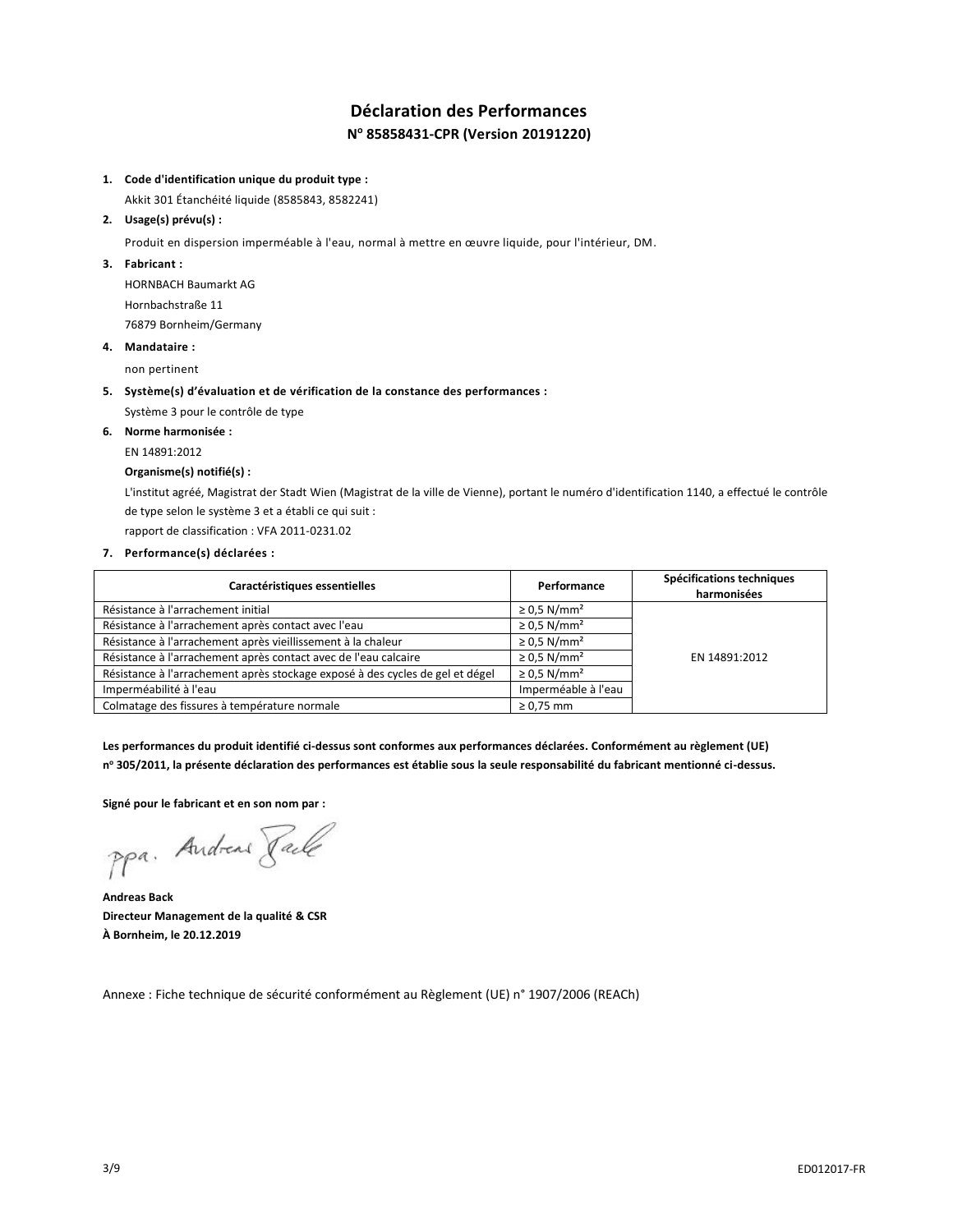# **Dichiarazione di Prestazione N. 85858431-CPR (Versione 20191220)**

### **1. Codice di identificazione unico del prodotto-tipo:**

Akkit 301 Sigillante liquido (8585843, 8582241)

#### **2. Usi previsti:**

Prodotto a dispersione impermeabile all'acqua a lavorazione fluida normale per ambienti interni, DM.

#### **3. Fabbricante:**

HORNBACH Baumarkt AG Hornbachstraße 11 76879 Bornheim/Germany

#### **4. Mandatario:**

non rilevante

#### **5. Sistemi di VVCP:**

Sistema 3 per la prova di tipo

#### **6. Norma armonizzata:**

EN 14891:2012

#### **Organismi notificati:**

L'ente di notifica, municipalità della città di Vienna, con il codice identificativo 1140 ha realizzato la prova di tipo secondo il sistema 3 e il seguente:

rapporto di classificazione: VFA 2011-0231.02

#### **7. Prestazioni dichiarate:**

| Caratteristiche essenziali                                          | Prestazioni                  | Specifiche tecniche armonizzate |
|---------------------------------------------------------------------|------------------------------|---------------------------------|
| Resistenza alla trazione adesiva iniziale                           | $\geq$ 0.5 N/mm <sup>2</sup> |                                 |
| Resistenza alla trazione adesiva dopo contatto con l'acqua          | $\geq$ 0.5 N/mm <sup>2</sup> |                                 |
| Resistenza alla trazione adesiva dopo invecchiamento a caldo        | $\geq$ 0.5 N/mm <sup>2</sup> |                                 |
| Resistenza alla trazione adesiva dopo contatto con l'acqua di calce | $\geq$ 0.5 N/mm <sup>2</sup> | EN 14891:2012                   |
| Resistenza alla trazione adesiva dopo alternanza di gelo e brina    | $\geq$ 0.5 N/mm <sup>2</sup> |                                 |
| Impermeabilità all'acqua                                            | Impermeabile all'acqua       |                                 |
| Colmante fessure a temperatura normale                              | $\geq 0.75$ mm               |                                 |

**La prestazione del prodotto sopra identificato è conforme all'insieme delle prestazioni dichiarate. La presente dichiarazione di responsabilità viene emessa, in conformità al regolamento (UE) n. 305/2011, sotto la sola responsabilità del fabbricante sopra identificato.**

#### **Firmato a nome e per conto del fabbricante da:**

ppa. Andreas Faile

**Andreas Back Responsabile Qualità & CSR In Bornheim addì 20.12.2019**

Allegato: Scheda di dati in materia di sicurezza conformemente al regolamento (CE) n. 1907/2006 (REACh)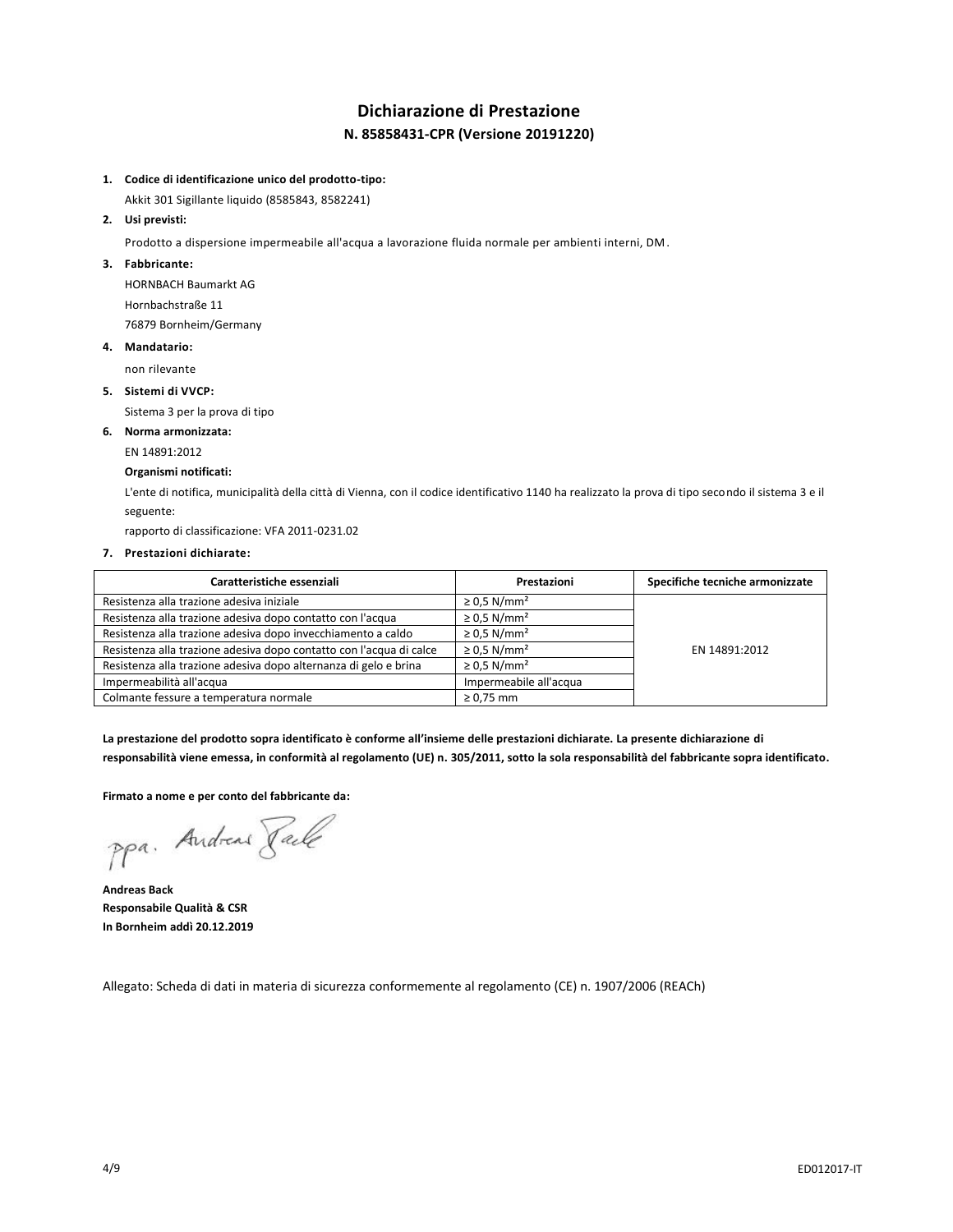# **Prestatieverklaring Nr. 85858431-CPR (Versie 20191220)**

#### **1. Unieke identificatiecode van het producttype:**

Akkit 301 Vloeibare afdichting (8585843, 8582241)

#### **2. Beoogd(e) gebruik(en):**

Normaal vloeibaar te verwerken waterdicht dispersieproduct voor toepassing binnenshuis, DM.

**3. Fabrikant:**

HORNBACH Baumarkt AG Hornbachstraße 11 76879 Bornheim/Germany

#### **4. Gemachtigde:**

niet relevant

**5. Het system of de systemen voor de beoordeling en verificatie van de prestatiebestendigheid:**

Systeem 3 voor de typetest

**6. Geharmoniseerde norm:** EN 14891:2012

# **Aangemelde instantie(s):**

De aangemelde instantie, de Magistrat der Stadt Wien, met het identificatienummer 1140 heeft de typetest volgens het systeem 3 uitgevoerd en het volgende verstrekt:

classificatie rapport: VFA 2011-0231.02

#### **7. Aangegeven prestatie(s):**

| Essentiële kenmerken                                | Vermogen                     | Geharmoniseerde technische specificatie |
|-----------------------------------------------------|------------------------------|-----------------------------------------|
| Begin-hechttreksterkte                              | $\geq$ 0.5 N/mm <sup>2</sup> |                                         |
| Hechttreksterkte na contact met water               | $\geq$ 0.5 N/mm <sup>2</sup> |                                         |
| Hechttreksterkte na veroudering door warmte         | $\geq$ 0.5 N/mm <sup>2</sup> |                                         |
| Hechttreksterkte na contact met kalkwater           | $\geq$ 0.5 N/mm <sup>2</sup> | EN 14891:2012                           |
| Hechttreksterkte na opslag met vorst/dooi-wisseling | $\geq$ 0.5 N/mm <sup>2</sup> |                                         |
| Waterdichtheid                                      | waterdicht                   |                                         |
| Scheuroverbrugging bij normale temperatuur          | $\geq$ 0.75 mm               |                                         |

**De prestaties van het hierboven omschreven product zijn conform de aangegeven prestaties. Deze prestatieverklaring wordt in overeenstemming met Verordening (EU) nr. 305/2011 onder de exclusieve verantwoordelijkheid van de hierboven vermelde fabrikant verstrekt.**

#### **Ondertekend voor en namens de fabrikant door:**

ppa. Andreas Faile

**Andreas Back hoofd Kwaliteitsmanagement & CSR Te Bornheim op 20.12.2019**

Bijlage: Veiligheidsinformatieblad volgens de verordening (EG) nr. 1907/2006 (REACh)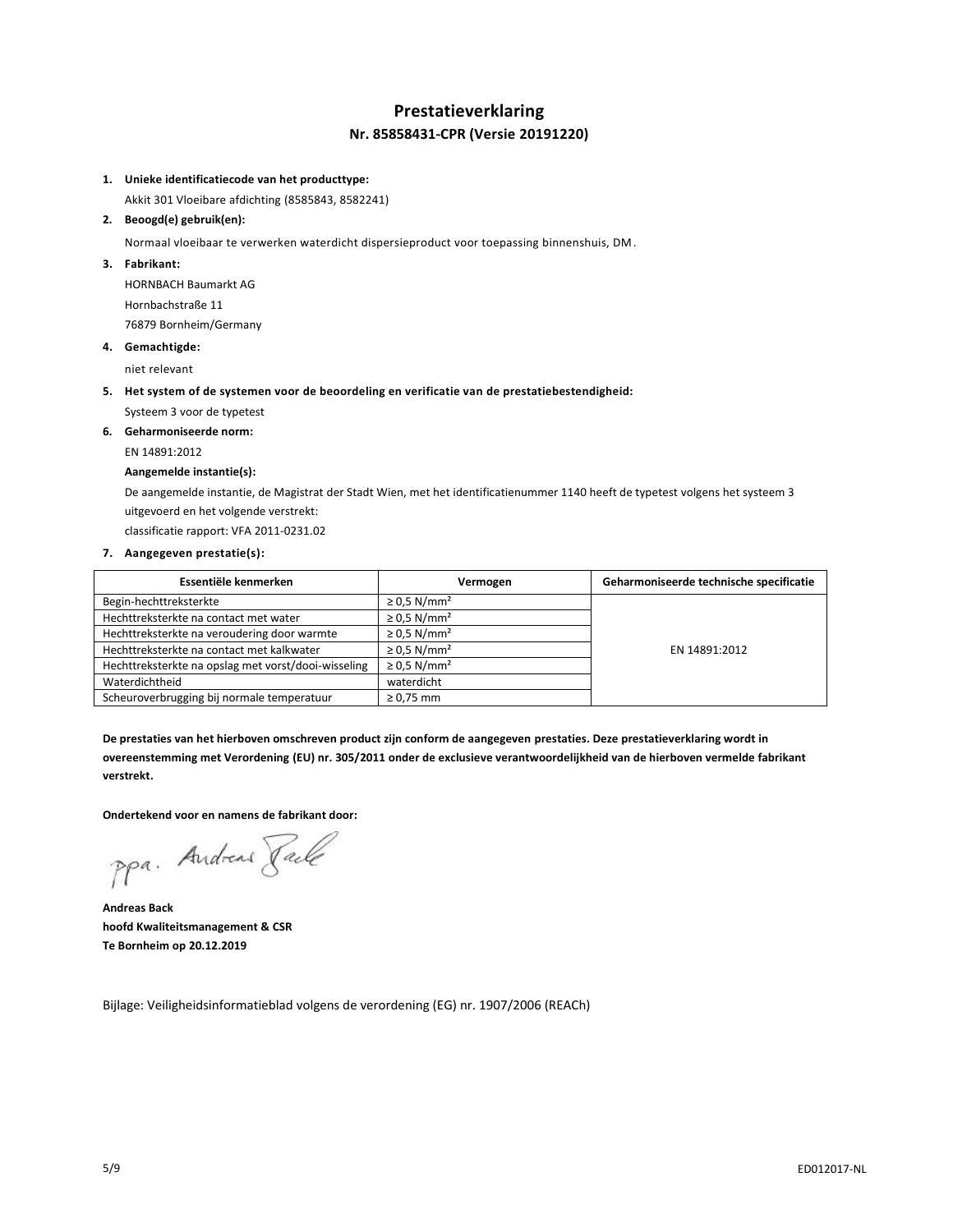# **Prestandadeklaration**

### **Nr 85858431-CPR (Version 20191220)**

#### **1. Produkttypens unika identifikationskod:**

Akkit 301 Vätsketätning (8585843, 8582241)

#### **2. Avsedd användning/avsedda användningar:**

Normal vattenogenomsläpplig dispersionsmassa för användning i flytande form inomhus, DM.

**3. Tillverkare:**

HORNBACH Baumarkt AG Hornbachstraße 11 76879 Bornheim/Germany

#### **4. Tillverkarens representant:**

ej relevant

- **5. System för bedömning och fortlöpande kontroll av prestanda:**
	- System 3 för typprovning
- **6. Harmoniserad standard:**
	- EN 14891:2012

#### **Anmält/anmälda organ:**

Det officiella certifieringsorganet, kommunalförvaltningen för staden Wien, med ID-nummer 1140 har utfört typprovningen enligt system 3 och har utställt följande:

klassificeringsrapport: VFA 2011-0231.02

#### **7. Angiven prestanda:**

| Väsentliga kännetecken                                        | Prestanda                    | Harmoniserad teknisk specifikation |
|---------------------------------------------------------------|------------------------------|------------------------------------|
| Initial häftdraghållfasthet                                   | $\geq$ 0.5 N/mm <sup>2</sup> |                                    |
| Häftdraghållfasthet efter kontakt med vatten                  | $\geq$ 0.5 N/mm <sup>2</sup> |                                    |
| Häftdraghållfasthet efter värmeåldring                        | $\geq$ 0.5 N/mm <sup>2</sup> |                                    |
| Häftdraghållfasthet efter kontakt med kalkvatten              | $\geq$ 0.5 N/mm <sup>2</sup> | EN 14891:2012                      |
| Häftdraghållfasthet efter lagring vid omväxlande frost och tö | $\geq$ 0.5 N/mm <sup>2</sup> |                                    |
| Vattenogenomsläpplighet                                       | Vattenogenomsläpplig         |                                    |
| Överbryggning av sprickor vid normaltemperatur                | $\geq 0.75$ mm               |                                    |

**Prestandan för ovanstående produkt överensstämmer med den angivna prestandan. Denna prestandadeklaration har utfärdats i enlighet med förordning (EU) nr 305/2011 på eget ansvar av den tillverkare som anges ovan.**

**Undertecknad på tillverkarens vägnar av:**

ppa. Andreas Pale

**Andreas Back ledare för kvalitetsmanagement & CSR Bornheim den 20.12.2019**

Bilaga: Säkerhetsdatablad enligt förordning (EG) nr 1907/2006 (REACh)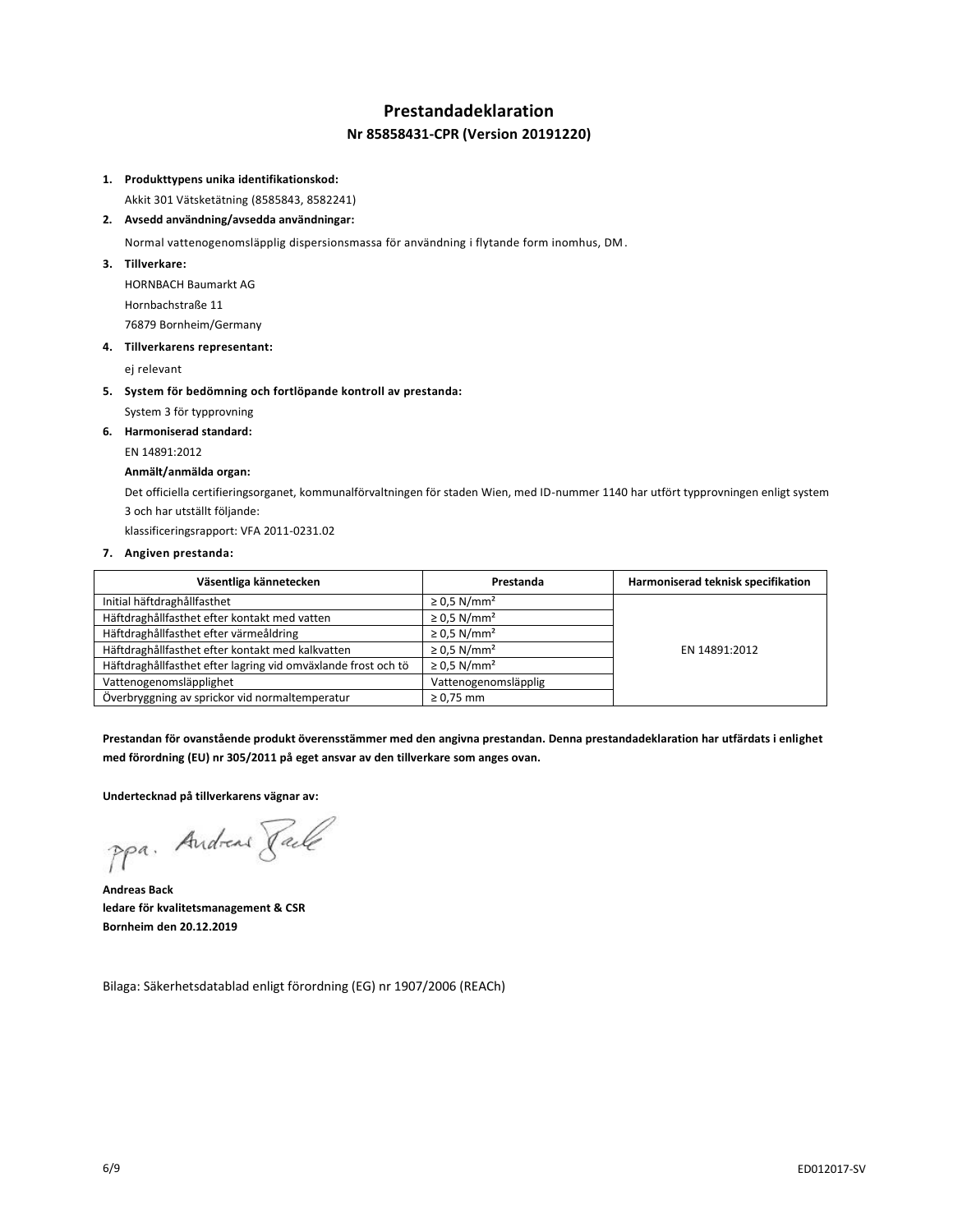# **Prohlášení o Vlastnostech č. 85858431-CPR (Verze 20191220)**

#### **1. Jedinečný identifikační kód typu výrobku:**

Akkit 301 Tekuté utěsnění (8585843, 8582241)

#### **2. Zamýšlené/zamýšlená použití:**

Normální v tekutém stavu zpracovávaný vodonepropustný disperzní produkt pro vnitřní prostory, DM.

**3. Výrobce:**

HORNBACH Baumarkt AG Hornbachstraße 11 76879 Bornheim/Germany

#### **4. Zplnomocněný zástupce:**

irelevantní

**5. Systém/systémy POSV:**

Systém 3 pro typovou zkoušku

**6. Harmonizovaná norma:**

EN 14891:2012

#### **Oznámený subjekt/oznámené subjekty:**

Notifikované místo, magistrát města Vídeň, s identifikačním číslem 1140 provedlo typovou zkoušku podle systému 3 a vystavilo následující:

klasifikační zpráva: VFA 2011-0231.02

#### **7. Deklarovaná vlastnost/Deklarované vlastnosti:**

| Podstatné vlastnosti                                  | Výkon                        | Harmonizovaná technická specifikace |
|-------------------------------------------------------|------------------------------|-------------------------------------|
| Počáteční přídržnost                                  | $\geq$ 0.5 N/mm <sup>2</sup> |                                     |
| Přídržnost po kontaktu s vodou                        | $\geq$ 0.5 N/mm <sup>2</sup> |                                     |
| Přídržnost po teplotním stárnutí                      | $\geq$ 0.5 N/mm <sup>2</sup> |                                     |
| Přídržnost po kontaktu s vápennou vodou               | $\geq$ 0.5 N/mm <sup>2</sup> | EN 14891:2012                       |
| Přídržnost po skladování se zmrazováním/rozmrazováním | $\geq$ 0.5 N/mm <sup>2</sup> |                                     |
| Vodonepropustnost                                     | Vodonepropustné              |                                     |
| Překlenutí trhlin za normální teploty                 | $\geq 0.75$ mm               |                                     |

**Vlastnosti výše uvedeného výrobku jsou ve shodě se souborem deklarovaných vlastností. Toto prohlášení o vlastnostech se v souladu s nařízením (EU) č. 305/2011 vydává na výhradní odpovědnost výrobce uvedeného výše.**

#### **Podepsáno za výrobce a jeho jménem:**

ppa. Andreas Faile

**Andreas Back vedoucí oddělení kvality & CSR V Bornheim dne 20.12.2019**

Příloha: Bezpečnostní datový list podle vyhlášky (ES) č. 1907/2006 (REACh)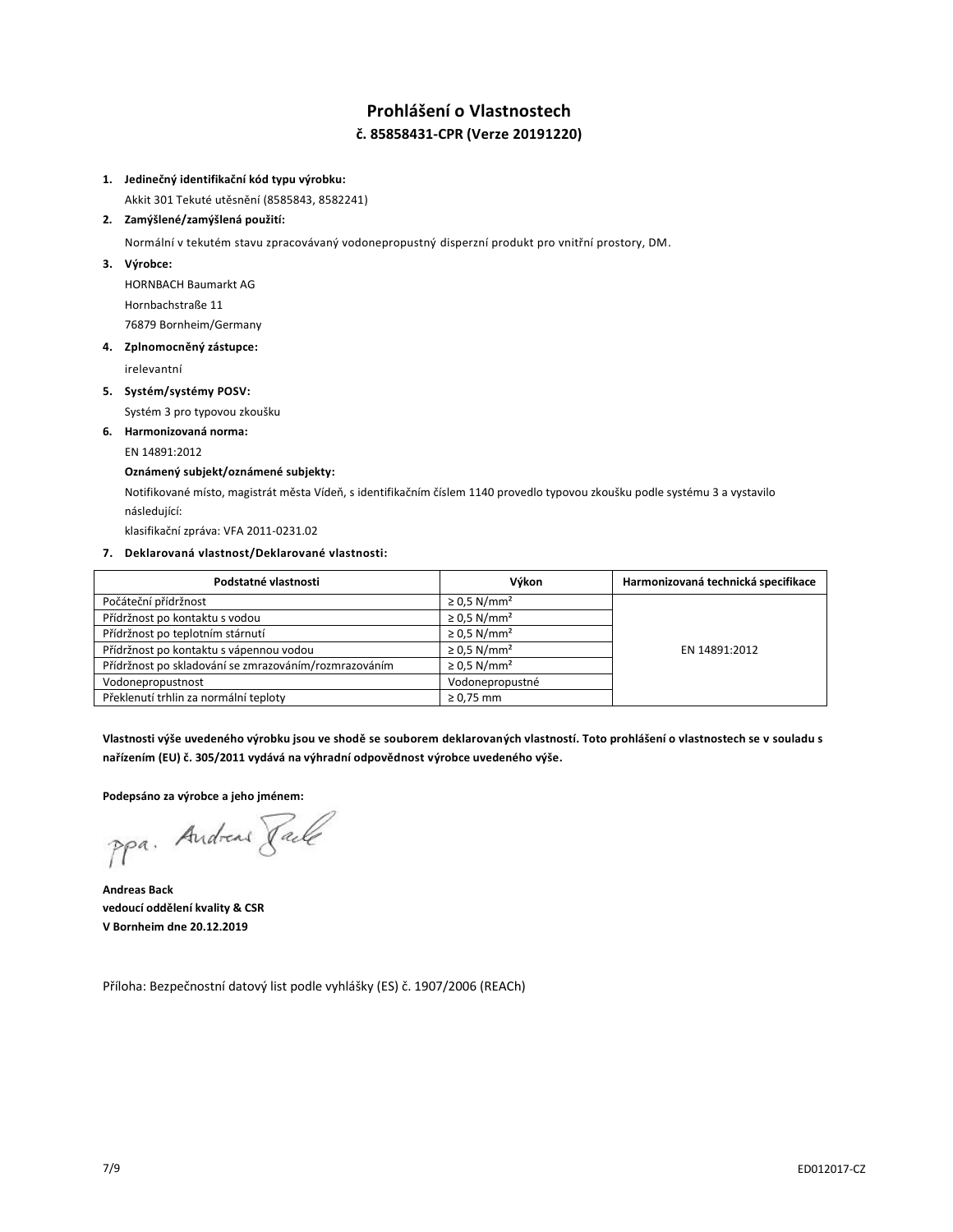# **Vyhlásenie o Parametroch č. 85858431-CPR (Verzia 20191220)**

#### **1. Jedinečný identifikačný kód typu výrobku:**

Akkit 301 Kvapalné tesnenie (8585843, 8582241)

#### **2. Zamýšľané použitie/použitia:**

Bežný disperzný výrobok s tekutým zapracovaním, neprepúšťajúci vodu, do interiéru, DM.

**3. Výrobca:**

HORNBACH Baumarkt AG Hornbachstraße 11 76879 Bornheim/Germany

#### **4. Splnomocnený zástupca:**

irelevantný

- **5. Systém(-y) posudzovania a overovania nemennosti parametrov:**
	- Systém 3 na skúšku typu
- **6. Harmonizovaná norma:**

# EN 14891:2012

### **Notifikovaný(-é) subjekt(-y):**

Notifikačné miesto, magistrát mesta Viedeň, s identifikačným číslom 1140 vykonalo skúšku typu podľa systému 3 a vydalo nasledovné: klasifikačná správa: VFA 2011-0231.02

### **7. Deklarované parametre:**

| Podstatné znaky                                   | Výkon                        | Harmonizované technické špecifikácie |
|---------------------------------------------------|------------------------------|--------------------------------------|
| Začiatočná priľnavosť vrstiev                     | $\geq$ 0.5 N/mm <sup>2</sup> |                                      |
| Priľnavosť vrstiev po kontakte s vodou            | $\geq$ 0.5 N/mm <sup>2</sup> |                                      |
| Priľnavosť vrstiev po tepelnom opotrebovaní       | $\geq$ 0.5 N/mm <sup>2</sup> |                                      |
| Priľnavosť vrstiev po kontakte s vápencovou vodou | $\geq$ 0.5 N/mm <sup>2</sup> | EN 14891:2012                        |
| Odolnosť proti priľnutiu po zmene mráz-rosa       | $\geq$ 0.5 N/mm <sup>2</sup> |                                      |
| Nepriepustnosť vody                               | Neprepúšťa vodu              |                                      |
| Prekonávanie rizík pri bežnej teplote             | $\geq 0.75$ mm               |                                      |

**Uvedené parametre výrobku sú v zhode so súborom deklarovaných parametrov. Toto vyhlásenie o parametroch sa v súlade s nariadením (EU) č. 305/2011 vydáva na výhradnú zodpovednosť uvedeného výrobcu.**

**Podpísal(-a) za a v mene výrobcu:**

ppa. Andreas Pale

**Andreas Back vedúci manažmentu kvality & CSR V Bornheim dňa 20.12.2019**

Príloha: Bezpečnostný dátový list podľa vyhlášky (EÚ) č. 1907/2006 (REACh)